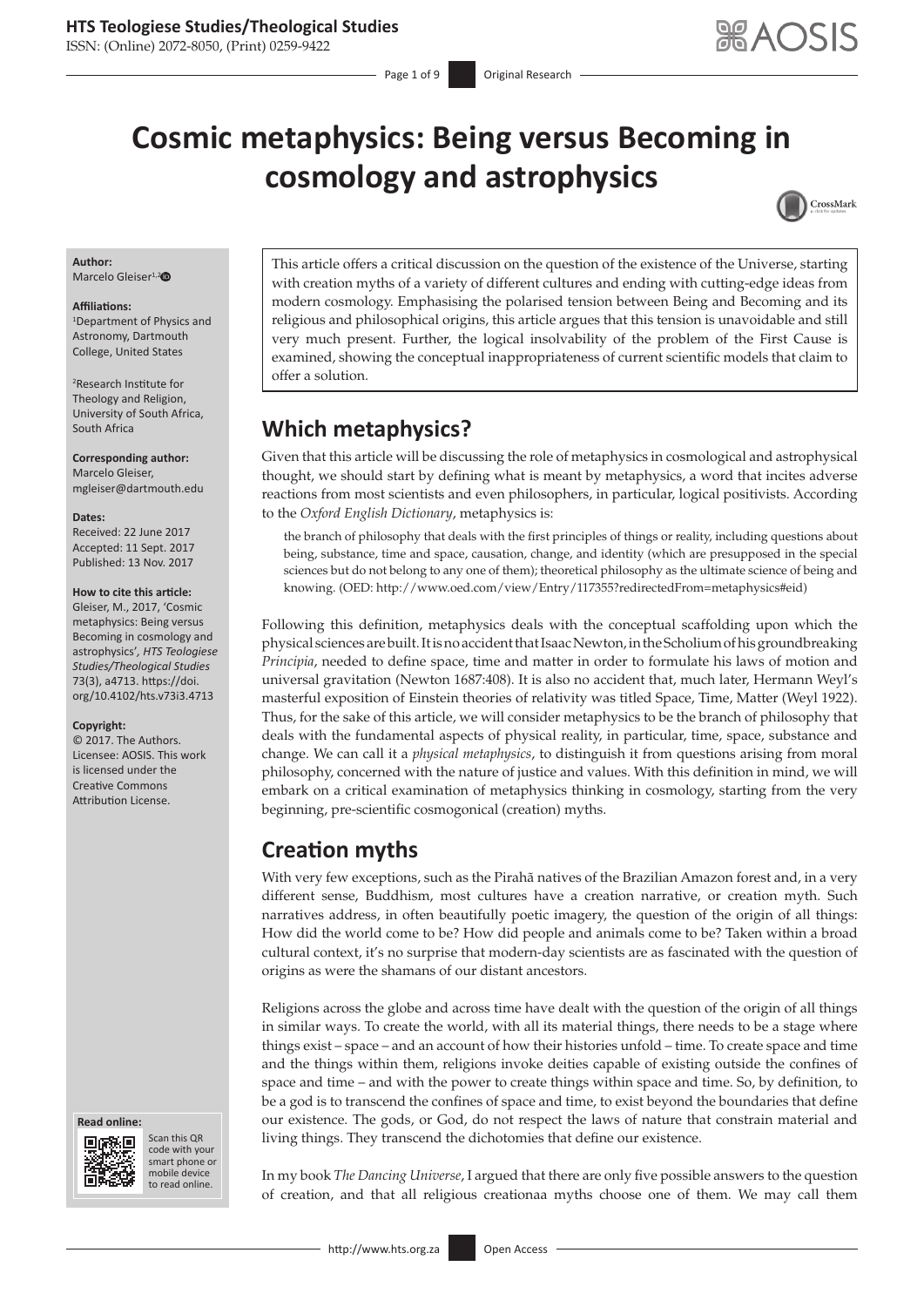

**FIGURE 1:** A classification of cosmogonical myths.

'archetypes of creation' (Gleiser 1997:9). First we organise the mythic narratives by whether there was a moment of creation, a moment when cosmic time started to tick. There can only be two answers to that: yes, time started at some point in the past; or, no, the universe is eternal. Within each, there are different possibilities organised as in Figure 1.

I call the 'no-beginning' myths those without a single beginning of time. Within those, there are two possibilities: an eternal cosmos, without beginning and end; and a cyclic cosmos, where the cosmos is created and destroyed in cycles that repeat throughout eternity, with no moment of creation more important than any other. The Jains of India espoused the eternal cosmos, while the Hindus espoused cycles of creation beautifully represented by the dance of Shiva.

Myths with a beginning, the most common by far (including the Old Testament), invoke a God or gods who create the world at a specific moment in the past. There are, however, also myths with a beginning where there is no deity involved, as in the Maori creation narrative 'out of nothing'. Barbara Sproul's book *Primal Myths* offers a wonderful collection of creation myths (Sproul 1979). Finally, order may emerge out of chaos, with or without divine intervention.

This classification illustrates the tension between Being and Becoming within pre-scientific narratives of Creation. All take Being as primary and timeless, with Becoming as the descriptive flow of material transformations. The primacy of Being is clear in the assumption of an Absolute power, the creative deity that transcends the boundaries of space and time. As we move to pre-Socratic Greece, we will identify a similar tension in the philosophies of the Ionian and the Parmenidian schools and their followers.

### **Being versus Becoming in ancient Greece**

From Thales to Democritus, pre-Socratic philosophers were deeply engaged in unpacking the metaphysical foundations of reality (Kirk, Raven & Schofield 1983). The tension between the two polar extremes, Being and Becoming, is apparent in their fragmentary texts and responses to one another. That Zeno, a disciple of Parmenides of Elea, would propose his famous paradoxes, such as Achilles and the Tortoise, to deny the importance of the senses, is a powerful illustration of how high the stakes were.

Thales and his Ionian successors proposed, right at the inception of Western philosophy around 600 bce, a unified theory of Nature whereby all stuffs of the world were but different manifestations of a primal substance, the embodiment of a reality always in flux. To the Ionians, time was the essence of reality. In contrast, Parmenides and his followers proposed that the essence of Nature was not to be found in the transient but in the permanent; that what *is* cannot change, for it then becomes what it is not. The truth, they argued, could not be ephemeral. To them, timelessness was the essence of reality. In the relatively short time span of 100 years, philosophies of Being and of Becoming were proposed as mutually exclusive pathways to Nature's secrets.

Thales and the Ionians argued for a unified ontology, a primal substance that gives rise to all that is. They were proposing a unified theory of Nature, based on specific materials as the primal source of existence. That Thales chose water, Anaximenes air and Heraclitus fire is less important than their ontological focus on a single substance capable of transforming itself, representing the ephemeral nature of physical processes. AS Heraclitus wrote in Fragment DK B10: 'The one is made of all things, and all things issue from the one' (Heraclitus Fragments: DK B10). Nature is always in flux, as beautifully captured in Heraclitus' famous phrase, 'On those who enter the same river, ever different waters flow' (Heraclitus Fragments: DK B13). Theirs was a metaphysics of Becoming.

In contrast, Parmenides and the Eleatics saw the essence of reality as unchanging, what they called *to eon,* What Is, or *alêtheia*, True Reality. They proposed that change is an illusion, a distortion our imperfect senses cause in how we perceive reality. These are some of the earliest considerations in the West about the nature of reality and our perception of it: Is the essence of reality 'in your face', the transformations we witness with our senses? Or is its essence hidden, locked in an abstract realm perceived through thought alone?

To perceive change, we need to sense it. But if our senses feed us only imperfect reconstructions of what exists, how can we grasp what is truly real? On the other hand, if we follow Parmenides, how can we possibly have any idea of this 'thing' that doesn't change? After all, if something doesn't change, it becomes imperceptible to us, like a humming to which we grow deaf. Worse, if this unchangeable reality exists somehow in a rarefied realm, how are we to make sense of it? How can we probe it? And so, the Ionians would accuse the Eleatics of empty abstractions, while the Eleatics would think the Ionians fools, as they trusted what could not be trusted. Meanwhile, the Pythagoreans would ignore both, following their belief in the power of mathematics to describe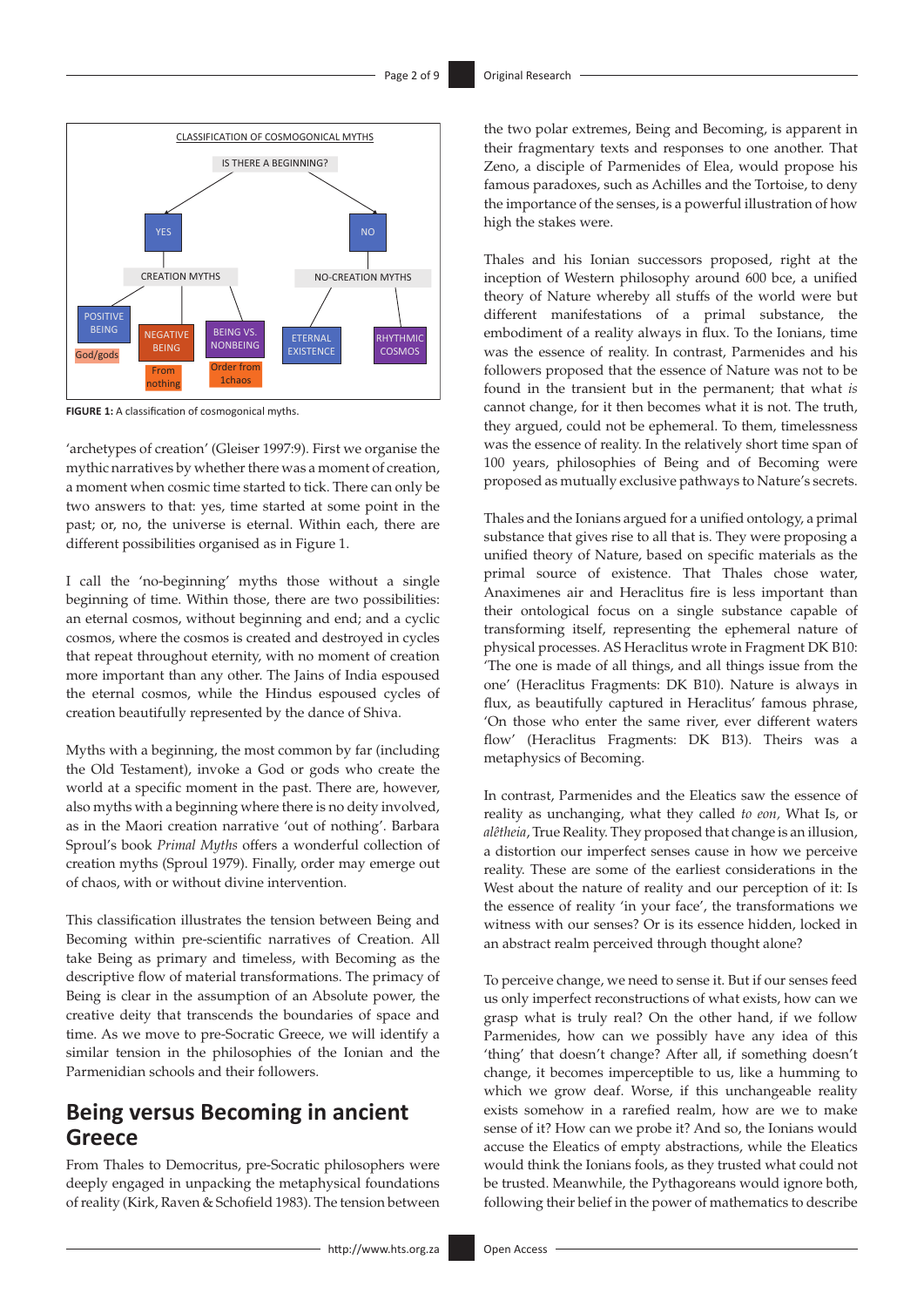the harmony and beauty of the world. To them, number was the essential ontological substrate upon which all reality was based.

The stage was thus set for Plato, who sided with Parmenides while incorporating essential aspects of the Pythagoreans: the essence of reality cannot change and it is captured through mathematics, in particular, through geometry. Reality reduced to shapes, the perfect platonic solids, arranged in multiple ways, coexisting with Ideal Forms – the archetypes of potential existence. Once they 'materialise' and become part of sensorial reality; they lose their perfect attributes, joining the imperfections of the world. To rely on the senses, as Plato makes clear in his Allegory of the Cave (Plato: *The Republic*) is a sure path to error and delusion. Only in reason, within Mind, can we grasp the true essence of reality. Plato clearly sided with Being.

Aristotle responded in the opposite direction, bringing down philosophy from the rarefied realm of pure reason to the dirty reality of the world, with its objects and incessant change. However, a philosophy purely based on terrestrial transformations would not be able to describe the heavens and its (apparently) fixed patterns. As a solution, in his cosmology, Aristotle separated the cosmos into two separate realms, sub-lunar and supra-lunar, with the Moon demarcating the boundary between Becoming and Being. Below the Moon, the four basic elements (water, earth, air, fire) would combine and separate, promoting the changes and transformations we witness. In contrast, the Moon and all other celestial luminaries were unchanging, made of a fifth essence or quintessence, the eternal ether. If some claimed the Moon appeared imperfect to the eye, Aristotle and his followers would counter, arguing that it is but an illusion from the rising fires from below. Meteors (in particular meteorites) and comets were described as sublunary, or atmospheric phenomena. Indeed, the word 'meteorology' is still used to describe the weather, an inheritance from Aristotelian thought.

With this division of the cosmos into two non-overlapping realms, one of Becoming and the other of Being, Aristotle sought to reconcile the two warring metaphysics of his antecessors. Motion was imparted into the cosmos from outside in, from the outermost sphere of his onion-like cosmos, through the action of the Unmoved Mover, without which 'there will be no first principle, no order, no becoming, no heavenly bodies …' (Aristotle, *Metaphysics*).

Aristotle thus solved the problem of the First Cause similarly to creation myths, based on an Absolute being, a power without material extension or duration, capable of imparting motion onto other unmoved movers, in a hierarchy that descended all the way down to ordinary material things. In order to do so, the Unmoved Mover had to act through intellect, the perfect good, because that which is not material couldn't physically impart motion into what is. We find such ideas resurrected in current cosmology, where adherents of the strong Anthropic Principle presuppose a cosmic teleology that ultimately engenders life (Barrow & Tipler 1988).

The Greeks had thus formulated the essential components of cosmic metaphysics as divided into two main camps: Being and Becoming. Parmenides and Plato defended that Truth can only be reached through the world of thought, that the senses, the transformations we see in the world around us and within us, are illusory and deceitful. Inspired by Plato, later Neoplatonists combined his ideas with that of the Pythagoreans emphasising that truth must be expressible through mathematics, and that mathematical symmetry is equated with beauty, effectively creating a rational aesthetics of Nature. The philosopher would thus decipher Nature's blueprint through the diligent application of mathematics and the observation of the heavenly motions. For the great Claudius Ptolemy, as for Plato and Aristotle, the heavenly bodies were divine, and the order perceived in the Universe was a manifestation of superior Reason. The study of the heavens would lift the astronomer from the crudeness of everyday life into the realm of the gods, pointing the way to a higher moral and ethical existence. By investigating the workings of the cosmos, the astronomer would be in touch with the divine.

On the other hand, the Ionian school believed in a world in flux, always in transformation. A curious exception is Anaximander, a true visionary, who proposed a primal essence from whence everything emanates and goes back to, the Boundless. In doing so, he is the first to attempt a reconciliation of Being and Becoming, at least in the West. After him, the Atomists Leucippus and Democritus also attempted a reconciliation, this time proposing immutable atoms (Being) that nevertheless could combine into myriad forms, explaining the changes we see in the world (Becoming).

As we move into the Renaissance, such notions would greatly inspire and influence the patriarchs of modern astronomy and science: the search for immutable truths about the world, expressible through mathematics; the search for the fundamental stuff of reality; descriptions of material transformations and of the apparent order in the heavens; the role of the divine in guiding and designing natural phenomena. Such are the metaphysical questions and challenges that will dominate the works of Copernicus, Galileo, Kepler, Descartes and Newton and that will drive their science.

### **Being and Becoming at the cradle of modern science**

We do not need to provide an overview of the great transformations in human thought that occurred during the 17th century, as the topic has been greatly explored elsewhere (Gleiser 1997; Koyré 1973; Westfall 1983). For us, the essential point is that from Copernicus to Newton, the new scientific cosmology was by necessity, Being-based. I mean by necessity because of the fundamental role that religion played as the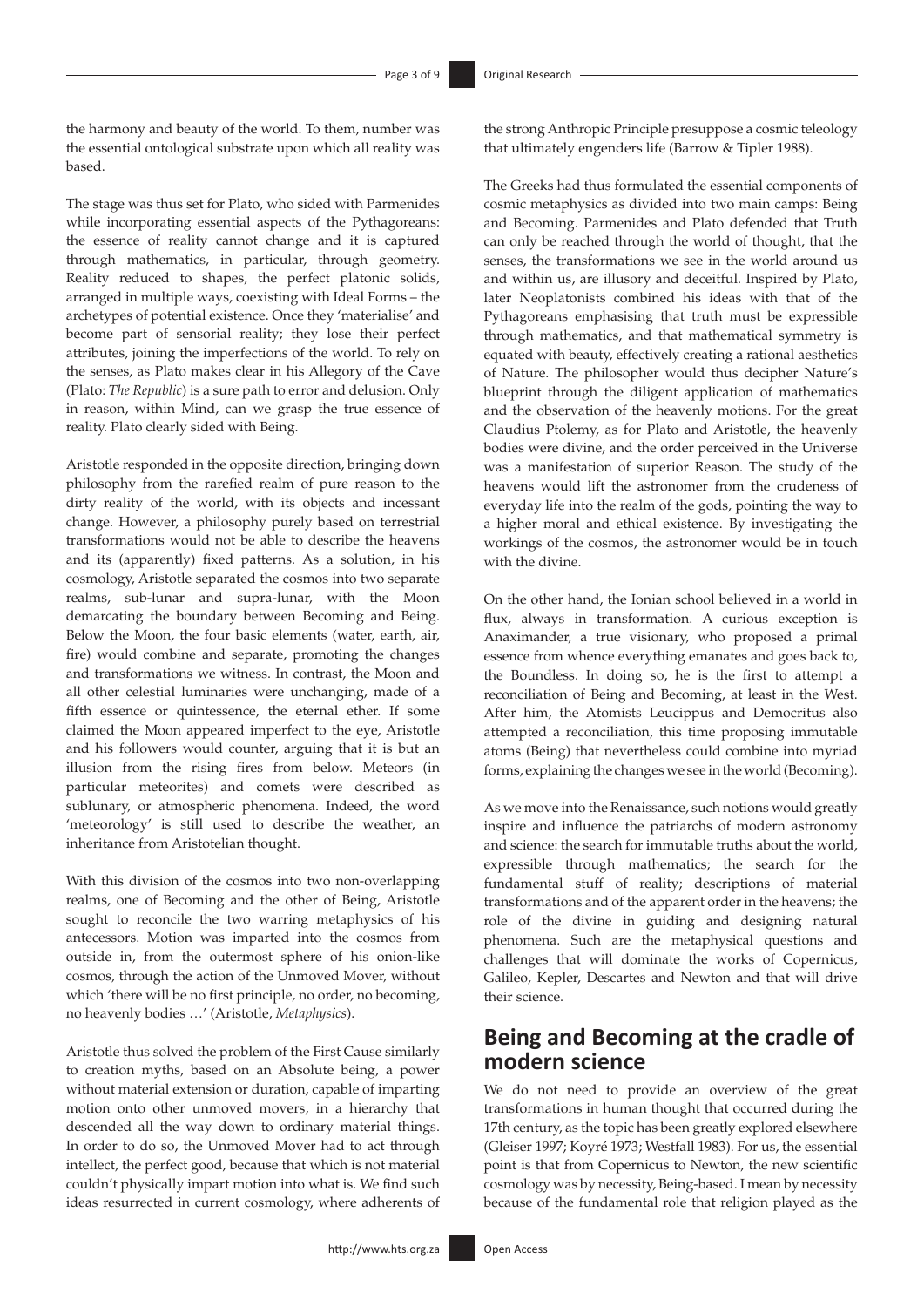conceptual scaffolding for all of these men. What is remarkable, and that we will explore further, is how Becoming sneaks in as if from the back door, very much against the will of these natural philosophers.

Copernicus was a canon of the Catholic Church and dedicated his *On the Revolutions of the Heavenly Spheres* to Pope Paul III. The new cosmic aesthetics he proposed was in tandem with the Greco-Roman revival of the Renaissance, using an ordering proportion based on the planetary orbital times around the Sun. Indeed, as he claims in his dedication letter to the Pope:

I began to be annoyed that the movements of the world machine, created for our sake by the best and most systematic Artisan of all, were not understood with greater certainty by the philosophers … (Copernicus 1543)

The cosmos was created by God and, as such, needed to reflect His artisanal skills. Unfortunately, when he tried to use Ptolemy's old data to fit his heliocentric scheme, Copernicus realised something was amiss. (It was the shape of the orbits, which he insisted should be circular.) In an attempt to 'save the phenomena', to use Plato's phrasing, Copernicus used not only epicycles but also epicyclets, smaller epicycles nested within larger ones: clearly, not a highly perfected work for a divine and all-powerful Cosmic Artisan.

Even heretic Galileo, one could argue, was motivated by his devotion to the Church and not by a well-thought campaign to undermine its authority, as he certainly ended up doing. Knowing that an Earth-centred cosmology was untenable given what he had been discovering about the skies, Galileo wanted to save the Church from future embarrassment. Granted, his style was not the most diplomatic. However, neither were the Inquisition's and its crushing blows to ideas contrary to Christian theology. Galileo also got marred by circular orbits, and had to revert to an Aristotelian notion of 'circular inertia' to justify the orbits of the heavenly luminaries. He identified sunspots and craters and mountains on the Moon, contrary to the perfect heavenly order of Aristotelian cosmology.

In Kepler, we find a true Pythagorean, a revolutionary thinker with one foot firmly planted in the past and another in the future. Armed with Tycho Brahe's highly precise astronomical data, Kepler attempted to fit planetary motions into circular orbits. In the end, he famously had to adopt ellipses as the shapes that best fit the data, a truly modern outlook. Asymmetry had crept into the cosmic architecture, signalling the breakdown of the perfect Aristotelian cosmos, failing to reflect in its motions the symmetric purity of a divine aesthetic.

The picture becomes even more alarming when we add Brahe's discoveries that further undermined the Aristotelian framework of non-overlapping domains of Being and Becoming. With the New Star of 1572 and the Great Comet of 1577, Brahe showed that change was indeed possible above

the lunar orb, sabotaging the long-held notion that there couldn't be any change in the heavens. 'Becoming' was now extended to the skies, bringing them closer to the imperfect and always changing realities of men.

Newton will finally offer a conceptual and mathematical framework to unify the Earth and heaven, proving the universality of gravity: the same force that makes the apple fall also is responsible for the orbit of the Moon around Earth and of the Earth around the Sun. Extrapolating outwards, Newton would speculate that the attractive properties of gravity, when applied to the distant stars, imply that the cosmos itself cannot be shaped as a finite sphere but must, instead, be infinite. Otherwise, as he argued in a response letter to Rev. Richard Bentley, all worlds would collapse into one central point: gravity made the cosmos unstable. Instead, God, in His mysterious ways, provides equilibrium to the infinitely many attractive pulls in opposing directions that stars exert on each other, an unstable cosmic equilibrium not unlike balancing pins on their ends. Newton's was a theistic cosmos, where God played an active dynamic role. Again, a cosmos nourished by Being couldn't escape the intrusion of change and transformation in its very essence. Like it or not, asymmetries and instabilities seemed to play an essential role in the cosmic dynamics. Becoming refused to play second fiddle.

It is thus clear that even as modern science starts to take shape during the 17th century, the hoped-for domination of a metaphysics of Being – inspired by a monotheistic tradition transposed to the nature of the cosmos – is progressively tainted by the dynamics of natural processes in general, which clearly demonstrate some of the precepts of a metaphysics of Becoming: widespread change, instabilities, asymmetries, flow and transformation. Still, the 18th century will see a very hard push towards an even more complete rationalisation of Nature, with an increasing emphasis on natural law and the mechanisation of physical reality. The allure of Being was hard to resist.

### **Natural laws and the clockwork cosmos**

The incredible predictive and descriptive success of Newton's mechanics and theory of universal gravitation drove physics and astronomy into a new phase whereby the cosmos and its motions became comparable to that of a clockwork: precise and precisely determined through mathematical laws that combined diverse phenomena under a single umbrella. For example, a single theory of gravity described the tides, the orbits of comets and the Earth's oblate shape. The notion that the physical properties of the Universe were describable through a strict mathematical formulation took root, and physics became synonymous with the search for the laws of Nature, the set of mathematical statements that best synthesised Nature's blueprint. Curiously, and to what would amount to Newton's discontent would he witness such transformation, the advancement of science rescued the old Aristotelian idea of the Unmoved Mover, as God became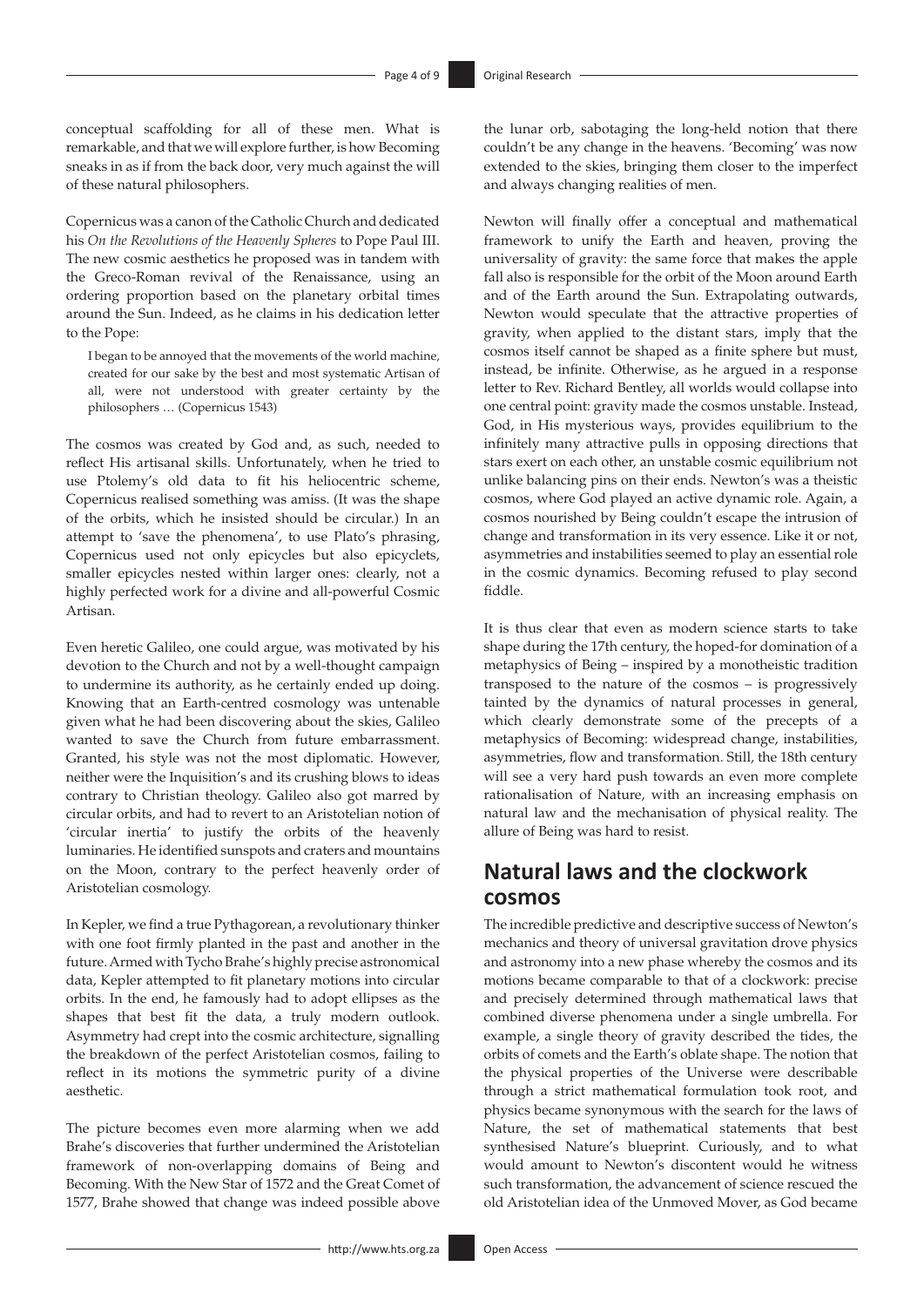identified with the designer of the cosmos and of its mathematical laws. Once created, the cosmos did not need the interference of a meddling deity: the cosmos of the Theists gave way to the cosmos of the Deists, as God's interference in the affairs of the world was relegated to that of the cosmic clockmaker.

As the notion of Being was apparently being pushed to the very beginning of time, and thus possibly fading into oblivion, a reacting trend came to dominate the minds of 18th-century natural philosophers, who tried to rescue the Platonic-Pythagorean ideal. While it is true that particles of matter are pushed about by forces, the motions that are generated satisfy conservation laws that, in themselves, are unchangeable. We see here how Being is rescued into the very heart of the physical sciences, as a mathematical blueprint expressed through unchangeable laws of Nature. Clearly, understanding such laws was akin to 'knowing the mind of God', an image that remains strong today among certain theoretical physicists.

First was Lavoisier, with his law of mass conservation around 1785: in a chemical reaction matter is neither created nor destroyed. So, although chemistry is the science of material transformations, underneath the change we detect the unchangeable, the quantity of matter itself. Time-independent principles underlie the material changes and transformations that the physical sciences describe.

This conceptual framework became solidified once Joseph-Louis Lagrange pioneered the calculus of variations and the Lagrangian formulation of classical mechanics, which led to the famous Euler-Lagrange equations of motion. Lagrange's formulation was later refined and extended by William Rowan Hamilton. The goal of mechanics is to obtain the exact paths in space that the particles of matter will undertake when acted by forces. Every physical system is characterised by a quantity known as its Lagrangian, which, in Hamilton's formulation, can be written as the difference between its kinetic and potential energies (Lanczos 1970). The integral of this quantity between two times, the initial and final times of motion, is called the 'action'. Perturbing the action between these two fixed points in time and stating that such perturbations *minimise* the action generates the equations of motion for the system, the Euler-Lagrange equations. Remarkably, Nature chooses the motion corresponding to the path that minimises the action between the initial and final times: *Becoming (the motions of material particles) is generated from perturbing Being (the action)*.

In principle, every mechanical system comprised of particles has an action, and the minimisation of this action leads to the equations of motion describing the paths the particles undertake under the action of various forces. The motions could be of planets around the Sun, or of billiard balls on a pool table. This *principle of least action* plays an essential role in the mathematical formulation of mechanical laws, and offered tremendous impetus to carry the Enlightenment programme even further. In the early 1800s, Pierre Simon de

Laplace offered a robust analysis of the dynamics of the solar system in his impressive *Celestial Mechanics*, which included a mathematical model for the formation of the solar system based on the law of conservation of angular momentum. Again, a mathematical law of Nature based on an unchangeable (conserved) quantity provided the foundation to explain the transformation from a primordial nebula to a solar system with a central star and orbiting planets.

Laplace's famous Supermind, a revival of Plato's Demiurge, illustrates the inflated confidence in this strict cosmic determinism. If it could know the positions and velocities of all the particles in the Universe at the same time, the Supermind could predict every future motion. This being the case, and given that the mechanistic view held that everything is made of particles moving under the action of forces, the Supermind could predict *everything*: when comets appear, when you were born, when you'd marry, die, etc. In such a cosmos, there would be no room for free will, given that everything would be controlled and known by the Supermind. Even if only an allegory, the Supermind betrays the spirit of the times. It is no wonder that the Romantics would angrily react to such an imprisonment of the human spirit.

Thankfully, the Supermind is a physical impossibility because for it to know the positions and velocities of all existing particles at the same time it would have to be omnipresent and omniscient, something that clearly violates causality, at least for a system that satisfies natural laws. By necessity, Laplace's Supermind would have to be supernatural.

In his spectacular mathematical formulation of celestial mechanics, Laplace left open the essential question of origins: where did the primal nebula that would become the solar system come from? During the 1800s, advances in astronomy, because of rapid progress on the observational range and precision of telescopes, would reveal a remarkable diversity in the heavens, to which William Herschel referred to as the cosmic garden, where nebulae of all sorts and colours were spotted along with the stars of the night sky. Clearly, dramatic physical processes generated deep change and transformation in the skies. The cosmic clockwork would have to coexist with a Heraclitean reality of Becoming, dominated by fire and renewal. Some physical systems seem to go beyond the strict deterministic dynamics of Lagrange-Hamilton, needing a different set of laws or even new physics for their description.

Soon after *Celestial Mechanics*, physics was to see its horizons enlarged to include electromagnetism and thermodynamics, and the need for a continuous – as opposed to a discrete or particle-like – description of physical systems. This is where the all-important concept of field entered the scene, thanks to the Michael Faraday-James Clerk Maxwell formulation of electromagnetism. A new theory of Nature based on the temporal evolution of continuous quantities generated by sources of electric and magnetic fields led to a remarkable discovery: light as a waving electromagnetic field, travelling at incommensurate high speed.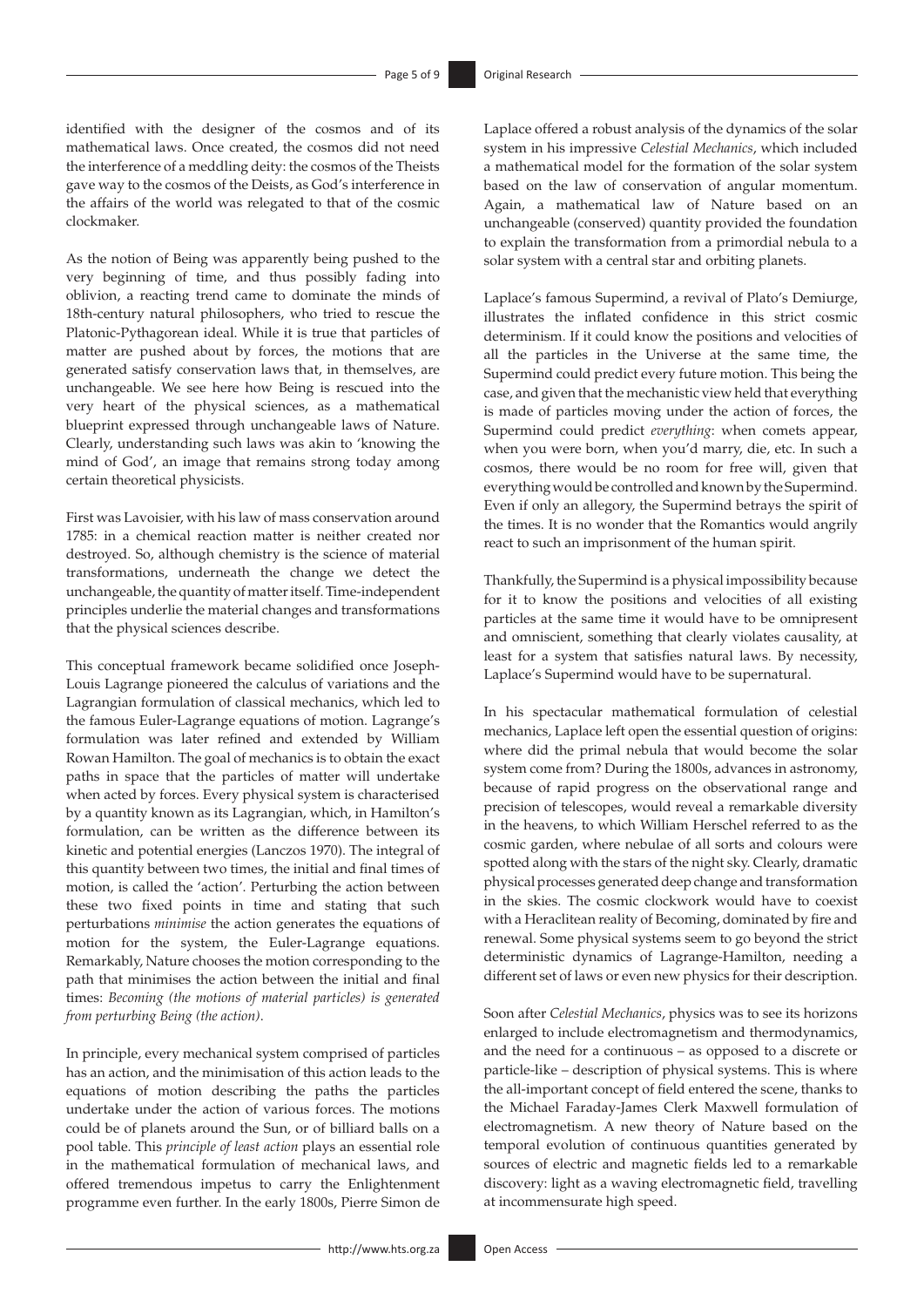This discovery would force physicists to consider the existence of a new medium in Nature, one that supported the propagation of light waves. After all, just as sound waves need air and water waves water, where do light waves propagate? To work as needed, such medium would need to have very bizarre properties: perfectly transparent (so as not to obfuscate the light from distant stars), imponderable (given that we do not feel its gravitational pull, nor does it offer any friction to the orbits of planets) and extremely rigid (given that it must support the propagation of waves at such fast speeds). Hence was the ether reborn, rescued from Aristotelian physics to serve the mechanistic needs of 19thcentury natural philosophers. As in Aristotle, this luminiferous ether was to fill the entirety of space, being incorruptible and immutable. It would be Being incarnate.

We see here a dual role for Being during the very active second half of the 19th century: on the one hand, we identify conservation laws and principles as the immutable mathematical blueprint upon which the varieties of natural phenomena unfold, here and everywhere in the cosmos. The Lagrangian-Hamiltonian formulation of mechanics is reinforced by the discovery in 1842 of the law of conservation of energy, giving a new dimension to Lavoisier's principle of mass conservation within the context of thermodynamics, the study of heat. The Universe obeys strict conservation laws expressed mathematically. On the other hand, with the ether hypothesis we see a possible materialisation of Being, a 'thing' that exists in the world even though it does not partake in the natural formulation of material entities. Ironically, we see echoes of the same issues reappearing with the advent of dark energy in astronomy (Gleiser 2014).

### **The universe according to Einstein**

As is well known, in 1905 Einstein decreed the ether dead with his special theory of relativity. There was no need to propose such a strange material medium: light travelled (albeit mysteriously) in empty space. After the failure of the 1877 Michelson-Morley experiment to detect an 'ether wind', Einstein's discovery was initially welcomed only by a handful of influential physicists, such as Hendrik Lorentz, Hermann Minkowski, Henri Poincaré and Max Planck, finding resistance in others (including Michelson, who died in 1931 still believing in the ether!).

The formulation of Einstein's relativity theory is a clear illustration of the rooting of Platonist ideals in his work. Despite its name, the theory is based on two invariants, one that the laws of Nature are the same for all inertial observers (travelling with constant relative velocities), and the other that the speed of light is always constant, irrespective of observer (Einstein 1952). If we equate Being in physics with invariant principles, Einstein was clearly after those.

The phenomenal success of Einstein's special and general theories of relativity, having been validated through many terrestrial and astronomical observations, revived with tremendous impetus the Platonist effort to build a purely mathematical, all-encompassing theory of Nature. However, side by side with Einstein's theories, the emergence of quantum theories was to become a difficult adversary. Although the quantum world was rich with symmetries and conservation laws, its mixing of observer and observed seemed to mock the realists' pursuit for a 'view from nowhere' (Nagel 1986), a depersonalised, objective view of physical reality. Even the notion of existence was put into question, given that one could only affirm that an electron 'existed' once it was detected. The classical notion of a path where a particle goes from here to there became meaningless. Instead, physicists were left with a probabilistic description of physical phenomena, very much symbolising the notion of Becoming. Light becomes matter; matter becomes light. Particles exist upon being observed, having only the potentiality to exist before the act of observing (Gleiser 2014).

It is no wonder that Einstein resisted the challenging quantum reality, believing to the end of his life in an underlying order, rational and comprehensible to the human mind. He spent the last two decades of his life pursuing an extension of general relativity that would unify gravity with electromagnetism, thus expanding the realm of Being to the forces that can be measured outside the atomic nucleus. In parallel, his views of the Universe were also forced to change because of unexpected astronomical discoveries.

### **Cosmic expansion**

In 1931, Einstein went to visit the American astronomer Edwin Hubble at the Mount Wilson Observatory outside Los Angeles. During the 1920s, Hubble had made two tremendous discoveries: one that the Milky Way was but one among hundreds of billions of other galaxies; the other that such distant galaxies were moving away from one another. This galactic receding motion was interpreted as a remarkable consequence of Einstein's general theory of relativity, the plasticity of space (and time). To accommodate the invariance principles needed to formulate the theory (same laws of Nature for all observers, constant speed of light, conservation of energy and momentum), space and time had to become stretchable, responding to variations of the concentration of matter and energy.

In 1917, soon after the original formulation of his theory, in an attempt to describe the geometry of the Universe as a whole, Einstein had proposed the first model of modern cosmology (Einstein 1952:175). He assumed, quite reasonably given the data at the time and very much consistently with his Platonic view of Nature, that the Universe was maximally symmetric (shaped as a three-dimensional sphere) and static: in effect, a finite space without a boundary, a perfect manifestation of Being, echoing Nicholas of Cusa's view of a perfectly symmetric theological cosmology. Natural phenomena took place within this perfectly symmetric space, consistently with the locality of change and transformation. According to Einstein, Being was the essence; Becoming the detail: an important detail, of course, but secondary to the framework of existence.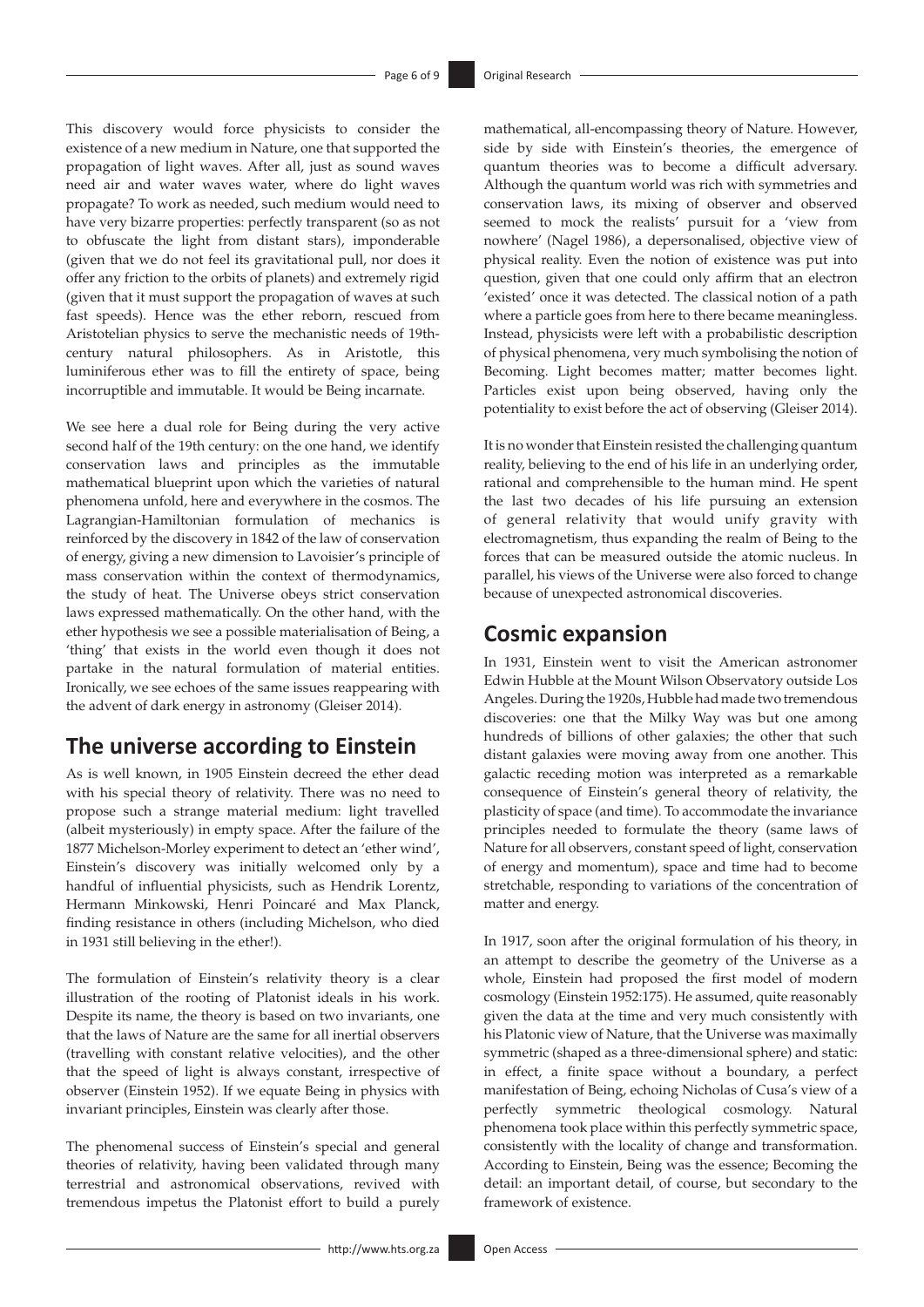His meeting with Hubble would force him to radically change his mind. The data were quite clear, and pointed to change not only at the local level of galaxies but at the Universe as a whole. Suddenly, the cosmos was endowed with a history, with a beginning and, presumably, an end.

The discovery of cosmic expansion brought the question of origins back to the forefront of science. After all, because the cosmos had a history and was expanding, looking sufficiently back in time would necessarily lead to a point of maximal compression of matter, an effective beginning of the cosmic history. In the 1960s, Stephen Hawking and Roger Penrose proved a series of singularity theorems, according to which, under very reasonable assumptions of positivity of energy, the Universe would start from a spatial singularity, where the density of matter and the curvature of space would diverge to an infinite value (Hawking & Ellis 1973; Penrose 1965). The problem of the First Cause came back to haunt modern cosmologists.

As we discussed in section 'creation myths', creation myths of diverse cultures proposed five possible 'solutions' to the problem of the First Cause, all but one presupposing the existence of some Absolute power that transcends the boundaries of space and time (The exception is the 'creation out of nothing' modality, whereby the Universe simply came to be without divine intervention). As I noted in *The Dancing Universe*, after Einstein's pioneering work on modern cosmology, cosmologists developed a variety of possible solutions to his set of equations, each proposing a different kind of universe, some with a history, others not (Gleiser 1997:303). Indeed, before data were available to help discriminate between theoretical models, a plethora of 'desktop universes' appeared in the literature, motivated by personal choice and mathematical integrity, but by little physics.

Again, we can arrange the different possibilities into five classes, according to whether the universe had a specific beginning in time or not. If not, there are two choices: a cyclic universe that expands and contracts periodically, which is a possible solution of the Friedmann-Lemaître universe with a closed geometry; or a globally static universe, as in the 1948 *Steady-State* model of Hermann Bondi, Fred Hoyle and Thomas Gold. In this case, even if the universe does expand, space is created to fill in the vacant stretches so as to have the whole expanding effect averaged out. In order to do this, the model must violate energy conservation, an apparent contradiction. However, it does so at such minimal levels as to escape any possibility of detection.

Universes with a beginning again divide into three possibilities. A universe with a clear beginning of time, as in the big bang model; a universe which comes 'out of nothing', as in the 1973 Edward Tryon's quantum creation of the universe and its descendants proposed by several physicists, including the no-boundary initial state of Stephen Hawking and James Hartle; and a universe out of chaos, from the socalled mixmaster model of Charles Misner, further developed by V.A. Belinsky, I.M. Khalatnikov and E.M. Lifshitz in 1970.

The qualitative parallels with creation myths are clear, although, of course, scientific models do not invoke an Absolute power to deal with the First Cause. Indeed, scientific cosmological models cannot frontally address the issue. The best that can be done is to propose a quantum initial state of the universe, as was done in the Hawking-Hartle model, although it suffers from a series of technical shortcomings. Even if it did not, it would still need the whole framework of quantum physics and general relativity to be formulated, as well as a set of essential laws of Nature, in particular the conservation of energy and momentum.

The situation changed dramatically with the 1965 discovery of the cosmic microwave background radiation, a prediction by George Gamow, Ralph Alpher and Robert Herman as they developed the big bang model in a series of articles in the late 1940s and early 1950s (Alpher & Herman 2001). With the cosmic microwave background, there was little doubt that the universe did indeed emerge from a hot and dense initial state long ago, which modern observations put at 13.8 billion years. The Steady-State model had to be abandoned, and physicists changed gears to understand the dramatic conditions that prevailed near the beginning of time, when physics as we know it breaks down.

# **The early universe and the multiverse**

With the confirmation of the big bang model, it became clear that to understand the cosmic infancy, physicists needed to push their theories well beyond what was testable with current technology. As an illustration, the record-breaking energies achieved at the Large Hadron Collider at CERN are about 15 orders of magnitude smaller than the energies that prevailed near the 'bang'. No Earth-based particle accelerator can possibly recreate such dramatic conditions. What has been done since the early 1980s is to extrapolate our theoretical models of particle physics to the extreme conditions of the very early universe, hoping to find possible clues of what went on. Countless scenarios have been proposed, suggesting the existence of new symmetries such as 'supersymmetry', and of 'topological defects', such as cosmic strings, tubes of energy that lock extreme high-energy conditions in their interior, possible relics of earlier times when the universe was more symmetric than today.

Supersymmetric theories are a continuation of Einstein's dream of unification, as they propose a complete joining of the four (known) forces of Nature into a single theory known as string theory. Not to be confused with the cosmic strings, such fundamental strings represent a deep ontological shift in the fabric of matter, as they would become the primal stuff of material existence: everything else, that is, all elementary particles of Nature, would be different vibrations of the fundamental strings, as different notes of a violin are different vibrations of its strings. In the 1980s, such theories got a tremendous boost, as they promised to unify all of Nature's building blocks – matter and forces – into a single scheme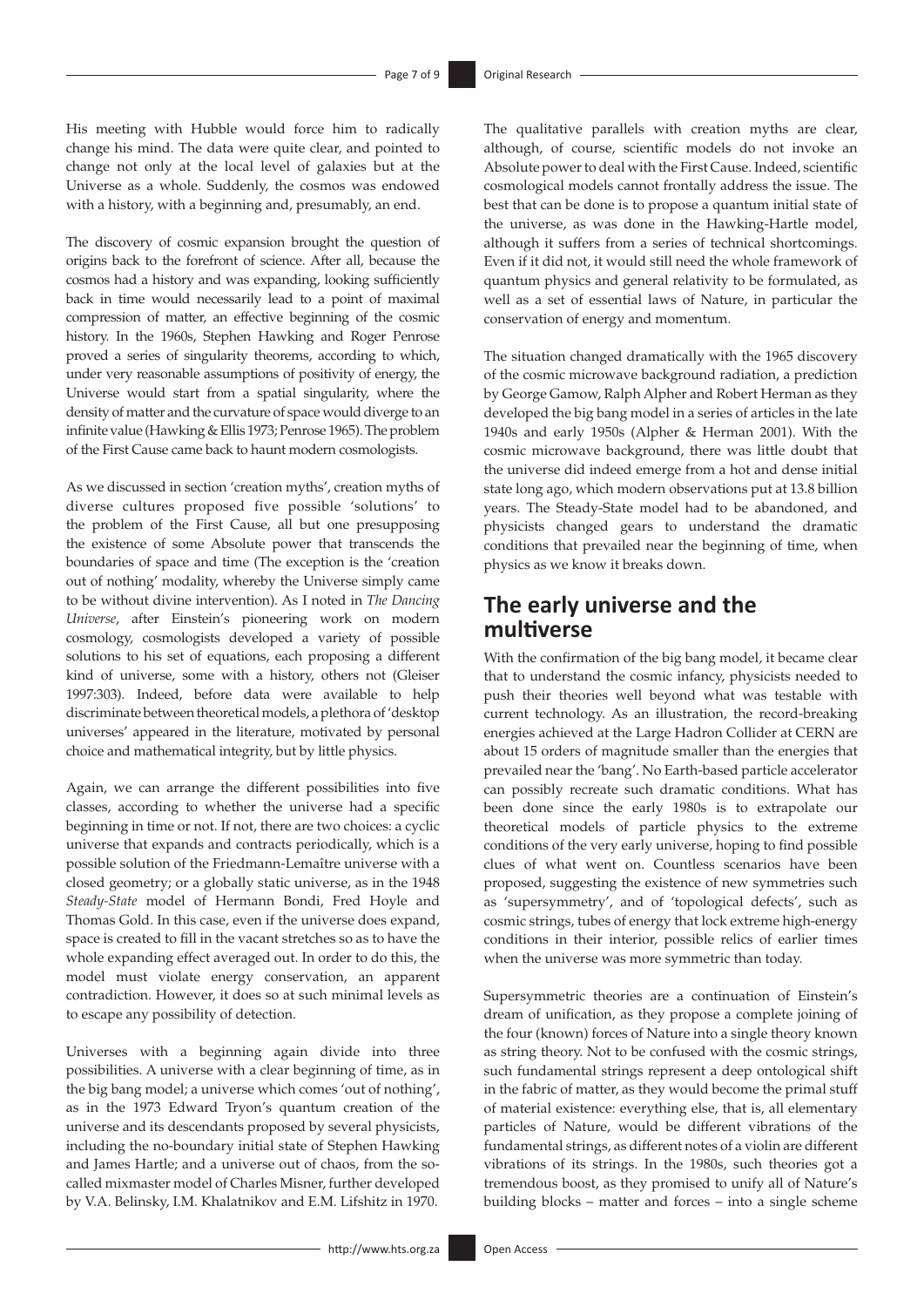with only one free parameter. If such theory were to exist it would be a true Keplerian-Einsteinian marvel, the ultimate Platonist triumph, a Universe of Being, steeped in symmetry and simplicity.

Alas, during the past three decades that initial furore has been continuously pounded by the technical difficulties of the theory and by a series of results that indicate that the dream of a single string solution was not to be; indeed, currently it is proposed that there are over 10 500 of such solutions, each representing a potential universe, each of these universes with different fundamental constants and thus physical properties. From being THE solution to a single string theory, our universe became just one among an outrageously large number of universes, none more essential or fundamental than the other: so much for our uniqueness. We could call this discovery, known as the string landscape, as the ultimate Copernican insult to our human dignity.

Furthermore, the expectation that supersymmetric particles predicted by various models would be discovered at the Large Hadron Collider has also been curbed by a distressing experimental silence. As of this writing, there is absolutely no evidence that such symmetry of Nature exists. If the results persist to the end of this decade, supersymmetry would have to be abandoned and, with it, so would superstrings. (It already has by many, although diehards argue that Nature could have opted for more complicated versions of the theory, unfortunately beyond current and future experimental reach, at least for many decades. One must wonder at what point do we declare a theory dead!).

Topological defects have not fared much better. They were supposedly created during a so-called symmetry-breaking phase transition in the early universe, not unlike the one we observe as water turns to ice in a cold freezer. We detect imperfections in the ice, and such could be deemed defects. The ones formed in particle theory are a bit more abstract, but the essence of the idea is the same (Gleiser 1998). Unfortunately, observational signals that such entities were created in the early stages of the cosmic expansion have also failed to materialise, leaving little room for their existence. They would be the Becoming alternative for extending our current theories to the dramatic conditions near the big bang. As it stands, we must drive in the dark, pushing our theories without much experimental guidance.

Hope emerged in the early 1980s, when Alan Guth proposed the inflationary scenario, whereby the early universe undergoes a short-lived ultra-fast period of expansion because of a mechanism inspired by symmetry-breaking. Guth's theory has been the greatest success in our current extrapolations, inspiring thousands of articles exploring its details and potential impact on the physics of the early and current Universe. According to inflationary cosmology, the universe's geometry should be effectively flat, in agreement with current observations. It also proposes a robust mechanism to generate the energy fluctuations that will later seed the growth of galaxies and their groups, an element missing in previous formulations of big bang models. It even revisits the definition of the big bang itself, now not the beginning of time, but the fiery end of the period of rapid expansion marked by explosive particle creation. Currently, we cannot say much about what happens before inflation without going deep into speculative physics. We also can't call inflation a theory, because we do not have the framework from particle physics to justify it. But we can call it an idea that seems to have the essential elements of a future successful theory.

Metaphysically, the inflationary universe deftly combines Being and Becoming in a rather unexpected way. The generation of rapidly growing energy fluctuations and the dramatic heating of the universe at the end of inflation have strong elements of becoming, of change and transformation. However, one of the unexpected consequences of the inflationary scenario, one that has received both praise and severe criticism (Ellis & Silk 2014:321), is that it also predicts the existence of a multiverse, albeit one different from the string landscape discussed above. The essential mechanism driving inflation is the release of energy from a master field known as the 'inflaton'. Just as a child going down a slide releases gravitational potential energy, the inflaton releases its potential energy as it approaches its point of final rest at the lowest energy level allowed by its dynamics. However, contrary to a child going down a slide, the inflaton is susceptible to random quantum kicks, or fluctuations, that can drive it up or down as it evolves along its path. If we picture such phenomenon in space, we get a scenario where the universe resembles a blotchy painting, with different patches having the inflaton doing different things: in some, going up; in others, going down. Why is there a difference? Each region or patch is causally connected, that is, as big as light has had the time to travel in that short time interval. But the physics at *different* regions is not causally connected, and the inflaton could then evolve in very different ways. Each of these patches becomes a separate universe and, in different theories, with different physical properties. The random dynamics of the inflaton field creates a multiverse of possibilities that could extend to infinite space, at least in principle. Although each individual patch is rich in its own physics and dynamics, overall *the multiverse just is* a bubbling collection of cosmoids. It could exist forever, outside time, an entity that reminds us of Anaximander's Boundless, from whence everything came, to where everything returns.

Critics are quick to argue that the multiverse is not a true physical entity, as its existence cannot be empirically validated (Gleiser 2014): given that adjacent universes lie outside each others' causally connect realms, we could never directly infer the existence of another universe. This opens a complex precedent in theoretical physics, whereby an idea may inspire the development of models but cannot in itself be verified. If inflation prevails as a theory of the early universe, physicists will have to deal with this unknowable aspect of physical reality. Even so, the multiverse does not solve the First Cause,